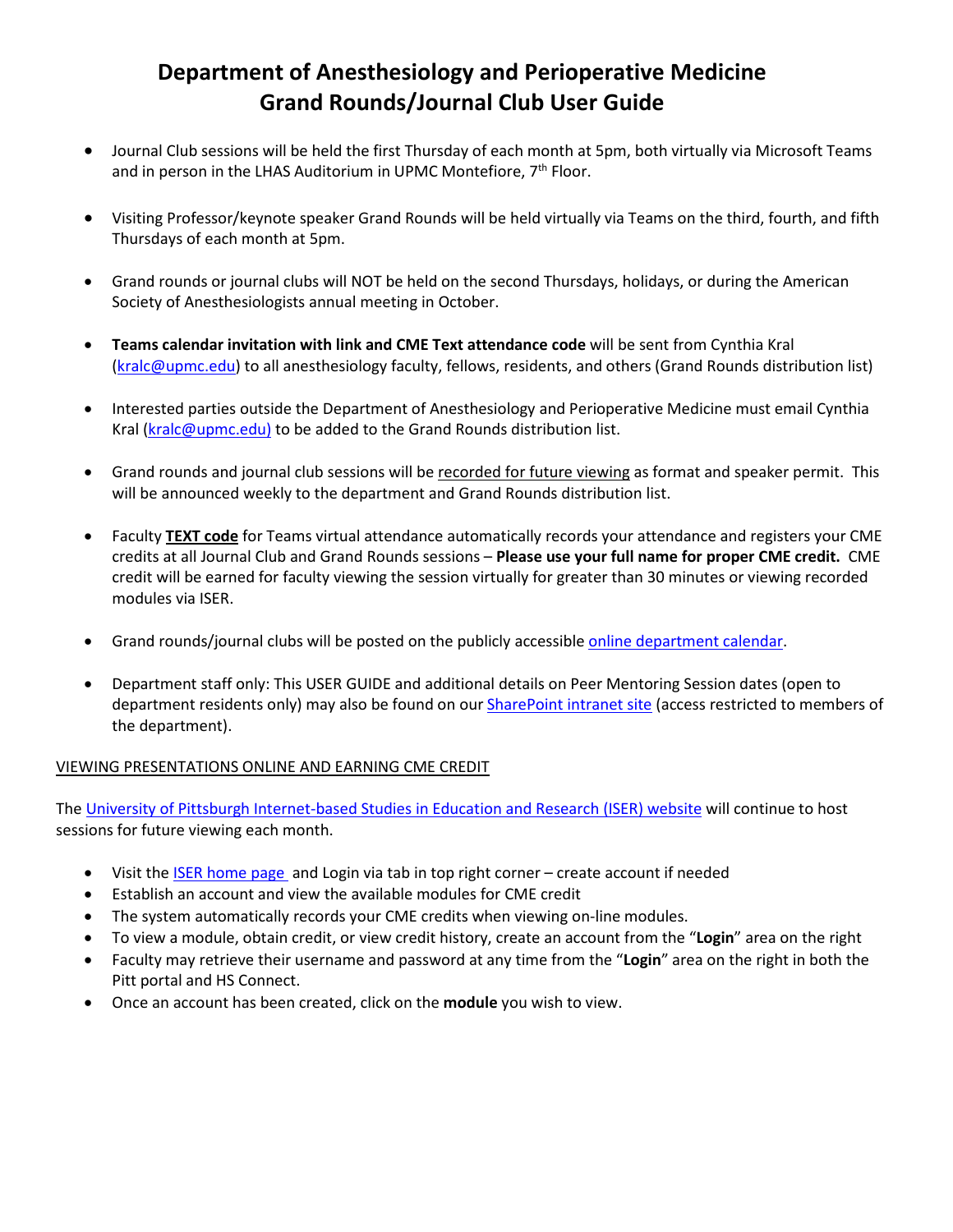

Follow the "step by step" prompts on the left to navigate through the module



• CME credit is automatically recorded by this system once you have viewed the module. Faculty may print a certificate of completion.



**CREDIT TRANSCRIPTS**

• <https://ccehs.upmc.com/>